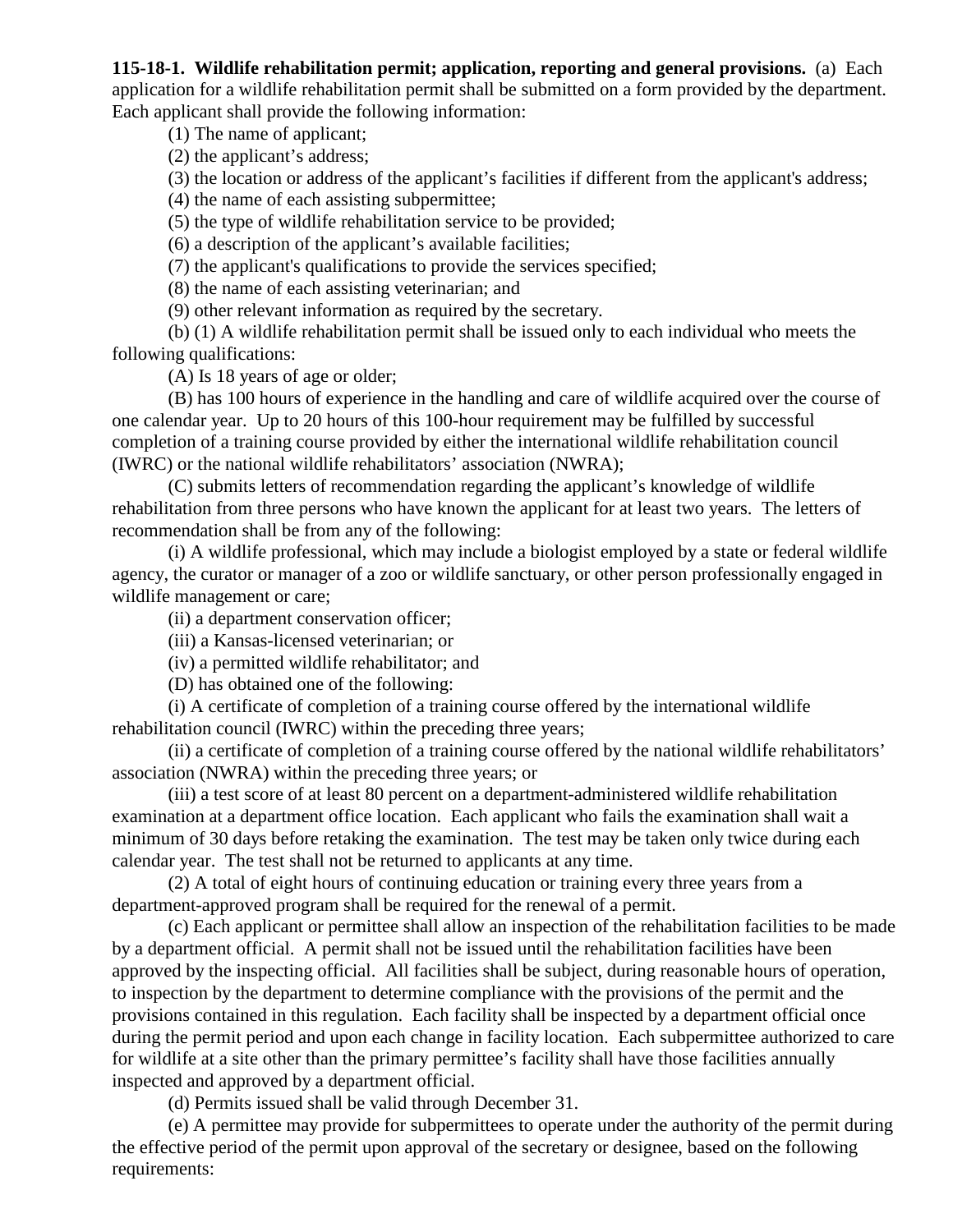(1) Each permittee shall submit the name of each individual for whom the designation of subpermittee is requested. The permittee shall be notified by the department in writing of the approval or denial of each request. The permittee shall notify the department in writing of any approved subpermittee whose services with the permit holder are terminated.

(2) Each subpermittee shall be 18 years of age or older and have experience in handling and caring for animals during the previous two years.

(3) Each wildlife rehabilitation permittee shall be responsible for ensuring that each subpermittee meets all requirements of the rehabilitation permit.

(4) Each subpermittee needing to care for wildlife in need of rehabilitation at a site other than the primary permittee's facility shall have that site inspected and approved according to the standards specified in subsection (g) before holding any wildlife at that site.

(5) Each subpermittee holding wildlife at a site different from the primary permittee's facility shall comply with the conditions specified in the primary permittee's permit.

(f) The rehabilitation activities authorized by each permit issued under this regulation shall be performed only by the permittee or subpermittee specified on the permit. Volunteers may assist in rehabilitation activities only in the presence and under the direction of a permittee or subpermittee. Each permittee utilizing volunteers shall keep on file at the permitted facility a current record of all volunteers working at the facility. At no time shall volunteers be allowed to remove wildlife from the permitted facility, except as provided in subsection (l).

(g) Wildlife rehabilitation care and treatment shall be provided in accordance with the following provisions:

(1) All rehabilitation of wildlife shall be performed in consultation, as necessary, with a licensed veterinarian named on the rehabilitator's permit or with veterinarians on staff at the Kansas State University veterinary hospital.

(2) Individual caging requirements may be specified by the secretary or designee based on the size, species, condition, age, or health of the wildlife under care.

(3) Clean water shall be available at all times except when medical treatment requires the temporary denial of water.

(4) Cages shall be cleaned on a daily basis and disinfected using nonirritating methods.

(5) A person authorized by permit shall observe and provide care for wildlife at least once daily unless otherwise specified by the permit.

(6) Wildlife shall be kept in an environment that minimizes human contact and prevents imprinting and bonding to humans.

(7) Wildlife possessed under a rehabilitation permit shall not be allowed to come into contact with any person other than a permit holder, subpermittee, volunteer, licensed veterinarian, animal control specialist, law enforcement officer, or wildlife professional from the department.

(8) Wildlife shall be housed separately from domestic animals, unless domestic animals are being used for bonding or surrogate parenting.

(9) Public viewing, exhibition, or display of any kind to the public, including electronic viewing, shall be prohibited, unless specifically authorized in writing by the secretary or designee.

(h) Wildlife held under the authority of a rehabilitation permit shall not be sold, bartered, or exchanged for any consideration. A permit issued under this regulation shall not authorize a person, firm, or corporation to engage in the propagation or commercial sale of wildlife.

(i) Wildlife held under the authority of a rehabilitation permit may be transferred from one permittee to another permittee if all of the following conditions are met:

(1) The permittee receiving the wildlife holds all the proper permits and authorizations necessary for that species of wildlife.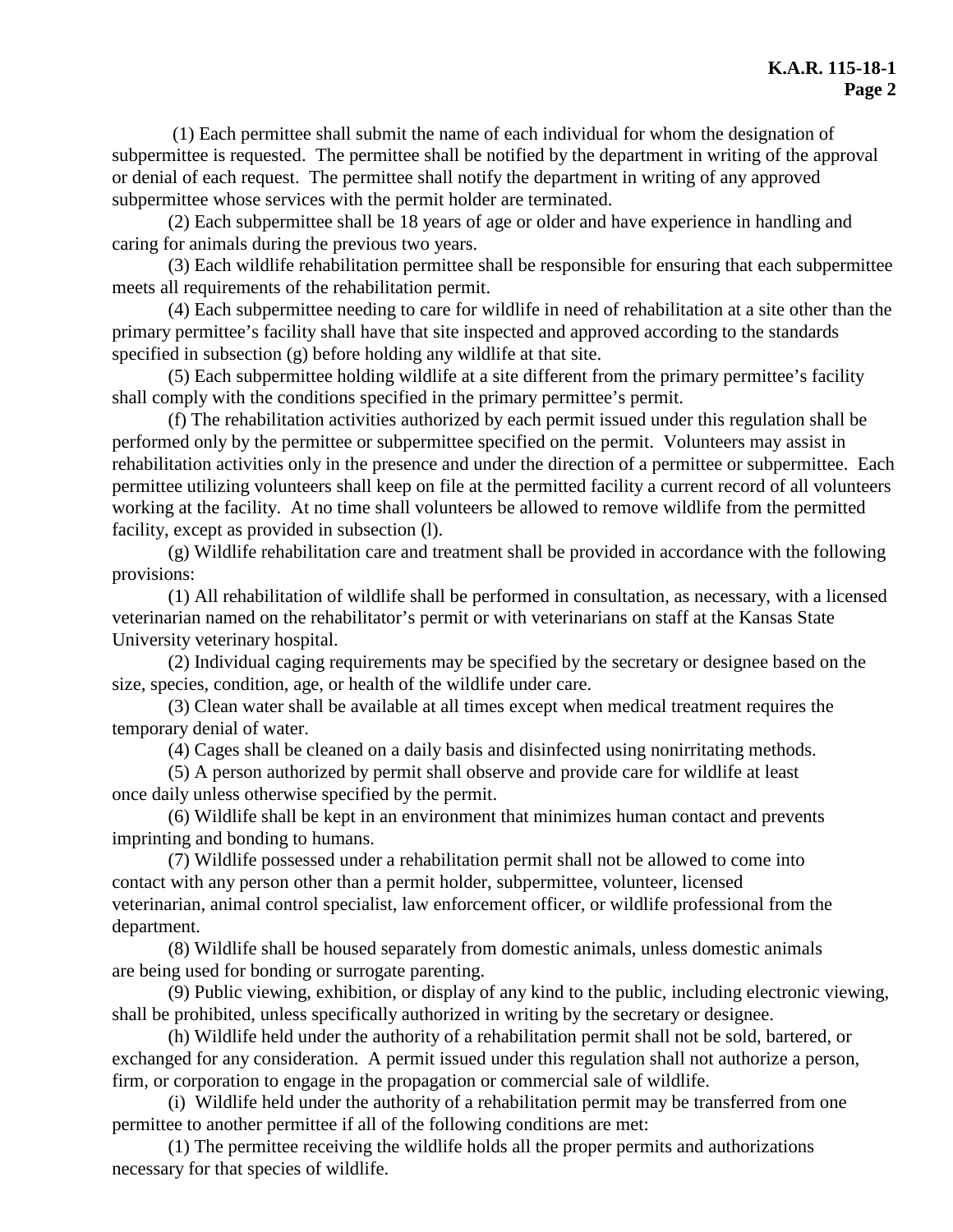(2) The transfer is necessary for the proper treatment or care of the wildlife.

(3) The transfer is properly recorded in both permittees' operational records.

(4) The transfer is approved in writing by the secretary or designee.

(j) The secretary or designee shall be notified within 48 hours if the permittee receives for transport or care an endangered species, threatened species, or species in need of conservation, as identified in K.A.R. 115-15-1 and K.A.R. 115-15-2. Permission for treatment and care by the requesting permittee may be granted by the secretary or designee, or an alternate course of action may be specified by the secretary or designee.

(k) No permittee shall perform any of the following acts, unless the permittee possesses, in advance, an amended permit authorizing this activity from the secretary or designee:

(1) Change the facility location, consulting veterinarian, or subpermittees;

(2) receive previously unauthorized species; or

(3) conduct previously unauthorized activities.

(l) Sick, orphaned, displaced, or injured wildlife may be possessed, transported, or treated in accordance with the following provisions:

(1) Any person may temporarily possess and transport sick, orphaned, displaced, or injured wildlife within the state to a person authorized to perform wildlife rehabilitation services or initial treatment. Possession of an individual animal for transportation to initial treatment shall not exceed one day.

(2) Wildlife in need of rehabilitation treatment or care may be provided emergency medical care and stabilization by any of the following individuals or institutions not holding a rehabilitation permit for 48 hours, after which time the wildlife shall be transferred to a permitted rehabilitator:

(A) Accredited zoological parks;

(B) nature centers;

(C) department wildlife professionals; or

(D) licensed veterinarians.

Any wildlife requiring extensive medical care and recovery may remain under the care of a licensed veterinarian beyond the 48-hour restriction, subject to subsection (g).

(3) Any person authorized by permit to perform wildlife rehabilitation services or exempt by law from the requirement to possess a wildlife rehabilitation permit may possess individual animals for treatment purposes on a temporary basis. Possession of an individual animal for treatment purposes shall not exceed 180 days, unless an extension has been approved by the secretary or designee.

(4) Rehabilitation treatment or care shall not be provided to the following species of wildlife:

(A) European starlings;

(B) English or house sparrows;

(C) feral pigeons; and

(D) any wildlife species listed in K.A.R. 115-18-10, except as authorized in writing by the secretary.

(m) Each permittee shall maintain current records of wildlife rehabilitation services provided under the permit on report forms provided by the department. The records shall be maintained at the designated facility, be made available to department officials for inspection purposes, and include the following information:

(1) The name of the permittee;

(2) the permittee contact information;

(3) the name and address of the facility;

(4) the wildlife rehabilitation permit number;

(5) the date on which any wildlife is received for treatment;

(6) the species of wildlife received for treatment;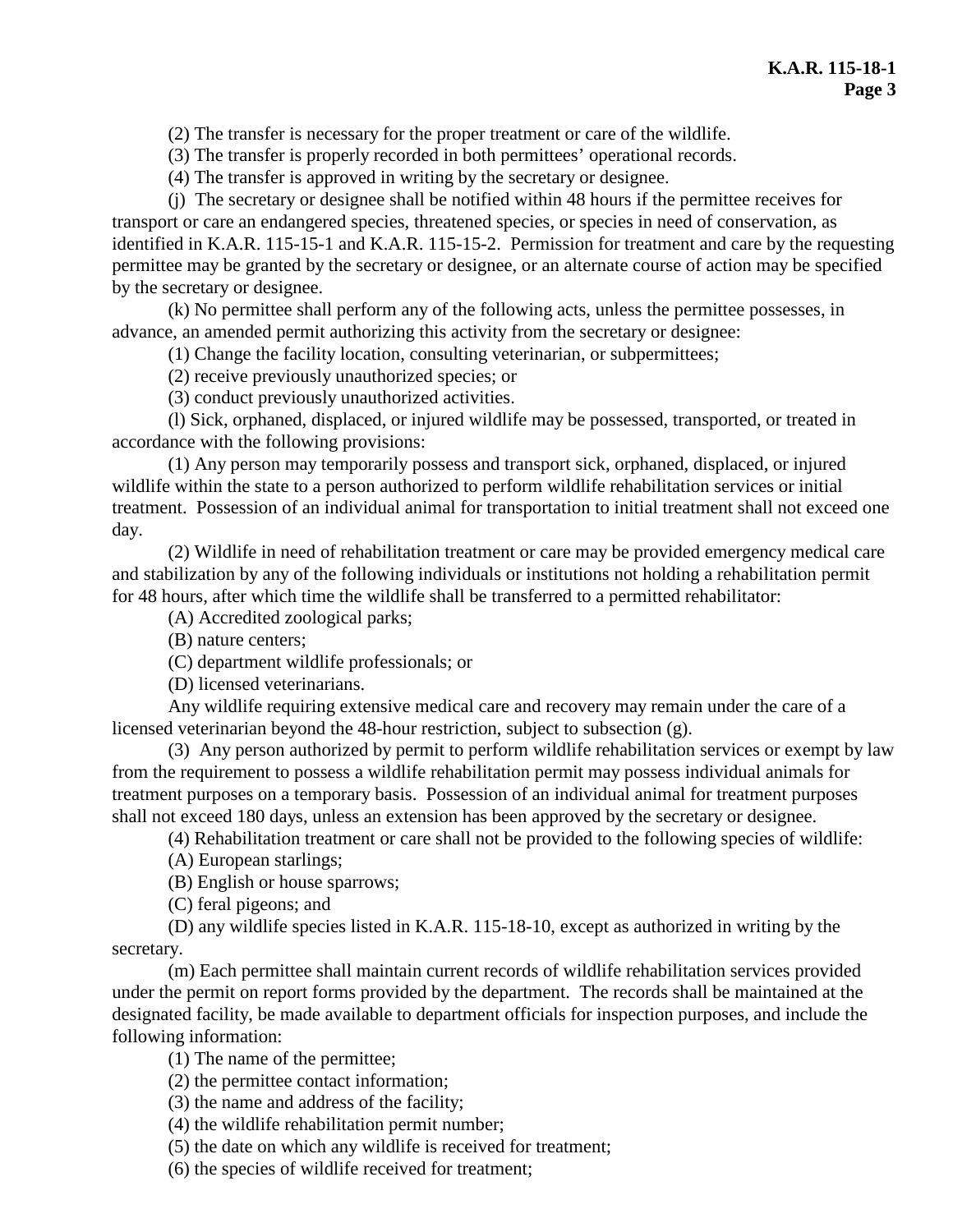(7) the suspected or known cause for treatment;

(8) the date and disposition of the wildlife at the conclusion of treatment; and

(9) other relevant information as required by the secretary.

(n) Each permittee shall submit the true and accurate, original report required in subsection (m) to the department on or before January 31 of the year following the permitted activity. The permittee may retain a copy of the report for the permittee's records.

(o) Any person authorized by permit to perform wildlife rehabilitation services or exempt by law from the requirement to possess a wildlife rehabilitation permit may temporarily possess and transport wildlife to another location within the state for the purposes of providing treatment, releasing wildlife in its natural habitat, or transporting wildlife to an approved temporary or permanent holding facility. Possession of wildlife for transportation to another location shall not exceed 48 hours.

(p) Wildlife no longer in need of rehabilitation treatment or care shall be handled in accordance with the following requirements:

(1) All wildlife determined to be capable of survival in the wild shall be released to the wild. Each individual releasing wildlife in accordance with this subsection shall ensure that the following conditions are met:

(A) The animal is released in an area consistent with the animal's normal habitat.

(B) The animal is released only on land, including both public and private properties, if written permission has been granted by the person in legal possession of the land where the release is to be made.

(C) The animal is not released in a location so close to human dwellings that the release is likely to result in nuisance, health, or safety problems.

(D) The animal is not released within the limits of any municipality without prior written approval from the appropriate municipal authority.

(2) Wildlife that cannot be rehabilitated and released to the wild shall be euthanized unless a written request, specifying an alternate course of action, is approved by the secretary or designee. Each course of action requiring the wildlife to remain in captivity shall be approved only if the wildlife is transferred from the permittee providing the rehabilitation services to an accredited zoological facility, or a scientific or educational permit holder in accordance with subsection (i). Each transfer shall be allowed only for educational programs or fostering or socialization purposes, and no transfer shall take place unless the secretary or designee has approved the request in writing.

(3) All euthanized wildlife and wildlife that have died shall be buried, incinerated, or transferred to a person or facility possessing a valid department scientific, educational, or exhibition permit. All federally permitted wildlife shall be disposed of in accordance with the terms of any federal permit. Any deceased wildlife may be disposed of on private property with the prior written permission of the person in legal possession of the private property. Deceased wildlife shall not be disposed of within the limits of any municipality without the prior written permission of the municipality.

(q) Any permitee may continue to possess a permit if all of the following conditions are met:

(1) The permit application is complete.

(2) The permit application contains no false information.

(3) The permittee meets the permit requirements and does not violate the permit conditions.

(4) The permittee has not been convicted of violating local, state, or federal laws relating to the care, treatment, possession, take, or disposal of wildlife or domestic animals within the previous five years.

(5) The permit has not expired.

The permittee shall be notified, in writing, of the cancellation of the permit by the secretary or designee. The permittee shall be provided by the secretary or designee with the opportunity to respond, in writing, within 10 days of receipt of the cancellation.